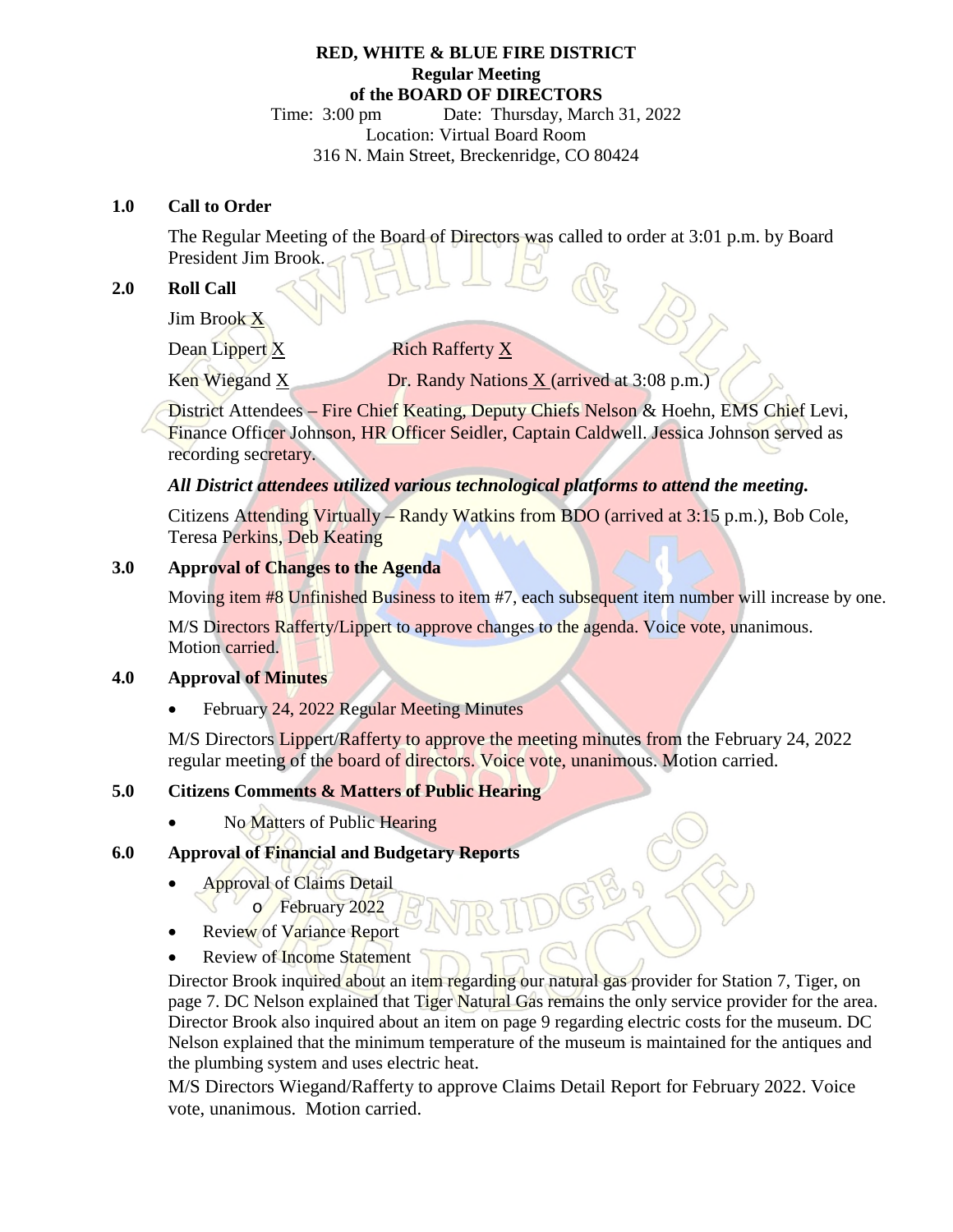#### **7.0 Unfinished Business**

Approval of the 2021 Draft Audit

Randy Watkins from BDO provided a comprehensive presentation of the 2021 Draft Audit to the Board of Directors. The Board of Directors discussed the 2021 Draft Audit.

M/S Directors Wiegand/Rafferty to approve the 2021 Draft Audit. Roll call vote, unanimous. Motion carried.

# **8.0 Chief(s)' Reports**

*Finance Division Updates –L. Johnson* 

Finance Officer Johnson provided a written update to the BOD on various items which occurred during the month of February, which was included in the board packet. Finance Officer Johnson highlighted that the Colorado EMS audit was approved this month. The board discussed Finance Officer Johnson's report.

*Human Resources Updates – Seidler* 

HR Officer Seidler provided a written update to the BOD on various items and activities which occurred during the month of February, which was included in the board packet. The "Are You Ready Workshops" will occur in May at Colorado Mountain College. Director Brook inquired about changing the date to June or July, to reach a broader audience.

*Fire Chief Report and Updates – Keating* 

Chief Keating provided a written update to the BOD on various items which occurred during the month of February, which was included in the board packet. Chief Keating highlighted that the receipt of EMS revenues are very good right now on both the collections side and the AMB side. Two of our new hires, Firefighter/Paramedic Kent and Firefighter Armstrong, introduced themselves to the Board.

*Administrative Division Updates – Nelson* 

DC Nelson provided a written update to the BOD on various items and activities which occurred during the month of February, which was included in the board packet. Our data will be automated and validated through ImageTrend, once we transition in May. DC Nelson and the 911 Center will meet quarterly to establish and track call processing benchmarks.

*Operational Division Updates – Kuhn* 

BC Kuhn provided a written update to the BOD on various items and activities which occurred during the month of February, in the absence of DC Hoehn who is recovering from surgery. The new engine will be at Station 7 because of the 4-wheel drive system that it is equipped with and the larger water tank.

- *EMS Division Updates Levi*
- Approval of the Ambulance License Annual Report

EMS Chief Levi provided a written update to the BOD regarding EMS events that occurred during the month February. The board discussed the Ambulance License Annual Report. Director Brook commented on the overwhelmingly positive patient responses that were included in the report.

M/S Nations/Rafferty to approve the Ambulance License Annual Report. Voice vote, unanimous. Motion carried.

*Local 4325 Updates – Caldwell* 

A written report was provided by Captain Caldwell and included in the board packet. Captain Caldwell highlighted the charitable annual Fire Hose relay, which took place at Arapahoe Basin.